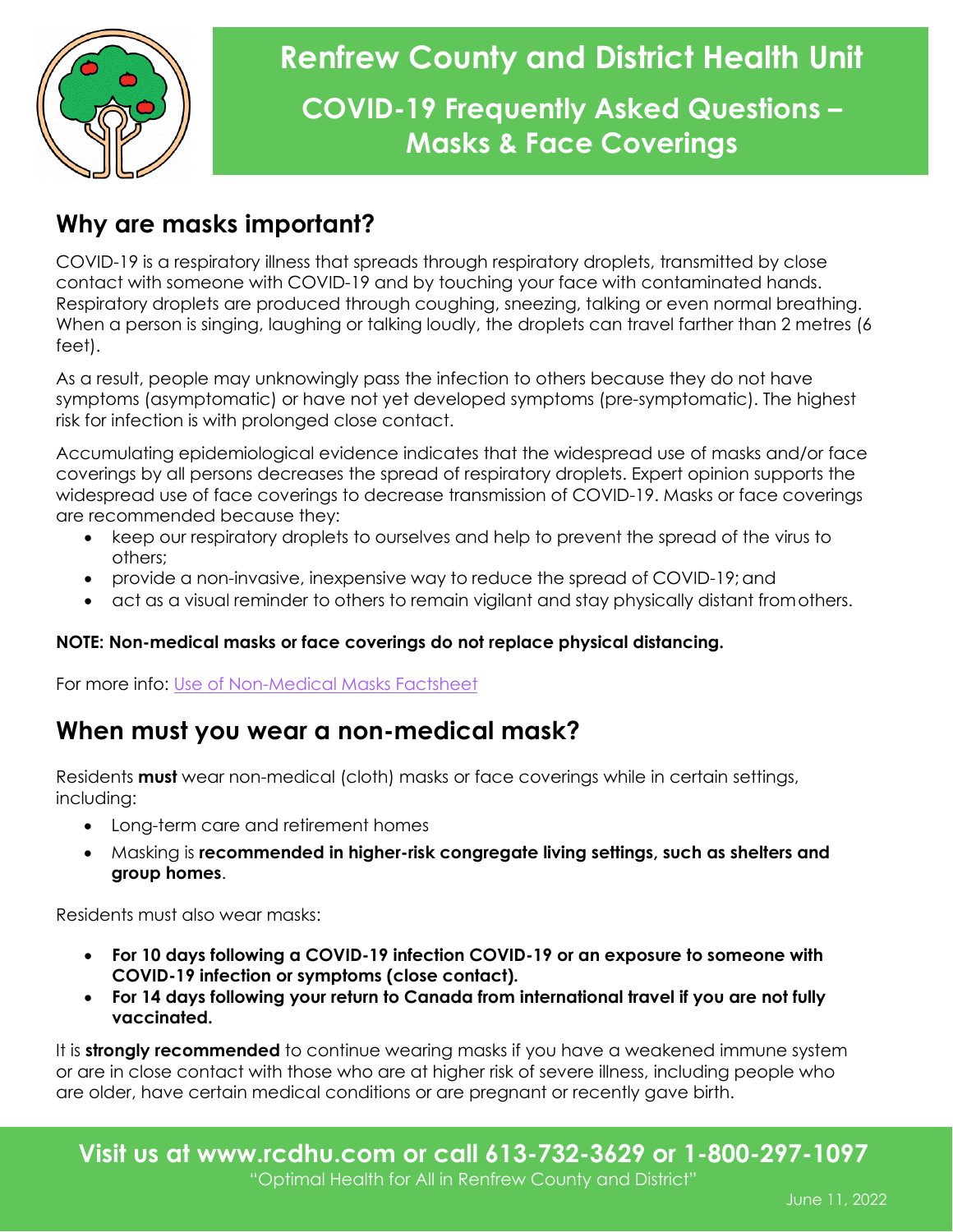

- [RCDHU Do's and Don'ts of Using Non-MedicalMasks](https://www.rcdhu.com/wp-content/uploads/2020/05/Dos-and-Donts-of-Using-Non-Medical-Masks-MAY-21.pdf)
- **RCDHU Non-medical Mask Use when Shopping (Community Use)**

### **What should I know about non-medical masks?**

#### **Note: You should always practice physical distancing and hand hygiene when wearing a nonmedical mask.**

- Non-medical masks only work when used properly and when combined with frequent hand hygiene with soap and water or an alcohol-based handsanitizer.
- Wearing a non-medical mask may increase your risk of infection if you are frequently touching your face or mask to readjustit.
- Replace the non-medical mask as soon as it is damp, crumpled ordirty.
- Do not share a non-medical mask with anotherperson.
- Wash your non-medical mask with other items using a hot cycle with regular laundry detergent and dry thoroughly.
- If using a cloth mask, there should be at least two layers of tightly woven fabric, likecotton.
- All face coverings that cannot be cleaned should be thrown out.
- Cloth face coverings should not be placed on young children under age 2, anyone who has trouble breathing, or anyone who is unable to remove the mask without assistance.

### **How do I put on a non-medical mask?**

- Before touching the non-medical mask, wash your hands for at least 20 seconds withsoap and water or use an alcohol-based hand sanitizer.
- Move hair away from your face.
- Put the non-medical mask over your mouth and nose and secure it to your head or ears with the ties or elastics. Ensure the mask fits snuggly and that there are no gaps on the top of your nose, or around your cheeks andchin.
- Clean your hands again after you put on yourmask.
- Do not touch the non-medical mask once you have it on. If you need to touch the nonmedical mask, wash your hands with soap and water or use an alcohol-based hand sanitizer before and after you touch the mask.

For more info: Public Health Ontario – [Steps to Put on a Mask](https://www.publichealthontario.ca/-/media/documents/e/2013/ect-mask-donning.pdf?la=en)

# **How do I remove a non-medical mask?**

- Clean your hands with soap and water or hand sanitizer before removing yourmask.
- Remove the mask by grasping the ties or ear loops and removing from your ears. Do not touch the front of the mask while removingit.
- Once removed, place your mask temporarily in a plastic bag until you return home, or dispose of it in a lined garbage bin. Do not place the mask in your pocket or purse. If you will

**Visit us at [www.rcdhu.com](http://www.rcdhu.com/) or call 613-732-3629 or 1-800-297-1097**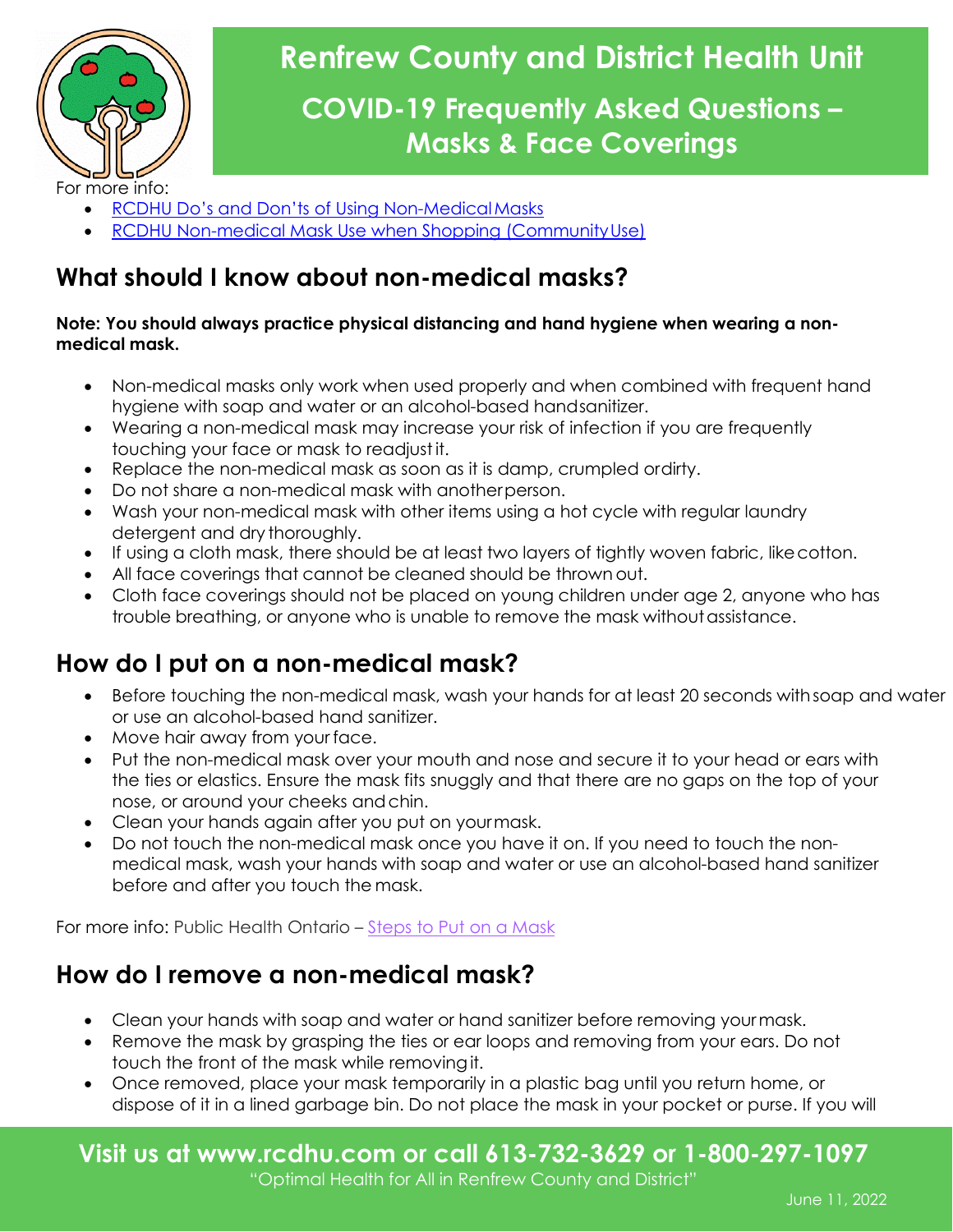

be reusing your mask, place it directly into the washing machine when you returnhome.

• Do not leave your mask in a shopping cart or on theground.

For more info: Public Health Ontario – [Steps to Take Off a Respirator/Mask](https://www.publichealthontario.ca/-/media/documents/e/2013/ect-respirator-doffing.pdf?la=en)

### **What to know when choosing a mask or face covering?**

#### **What type of mask should I wear?**

There are many types of masks available, including:

- non-medical cloth masks (can be washed andreused);
- disposable masks (can only be worn once); and
- medical masks (such as N95 respirators that should be reserved for front-line health care workers).

#### **When choosing a mask, make sure the mask:**

- If cloth:
	- o is made from at least two layers of tightly woven cotton orlinen;
	- o has no seams over the mouth and nose through which air mayleak;
- covers the nose, mouth and chin while still being easy to breathe through;
- fits to the head with ties or ear loops without gaping or impairingvision;
- is comfortable enough to avoid the urge to readjust while wearing the cloth mask or face covering;
- maintains its shape after washing and drying; and
- is not made from non-breathable materials such asplastic.

### **Tips for proper use of a non-medical mask or face covering**

- Wash or sanitize your hands before putting on, and after taking off the mask or face covering.
- Place the mask or face covering over your nose, mouth andchin.
- Avoid touching your face and mask or face covering while usingit.
- Do not share your mask or face covering withothers.
- Change your mask or face covering if it becomes moist ordirty.
- Do not leave the mask or face covering under your chin, hanging from your ear or anywhere else on your head.
- Remove the mask by the ear loops without touching the front of the mask or face covering.
- Place the mask or face covering in a plastic/paper bag or directly in the laundry bin to be washed.
- Wash the mask or face covering with other clothing items and use the hot cycle and dryer settings.
- [RCDHU Do's and Don'ts of Using Non-MedicalMasks](https://www.rcdhu.com/wp-content/uploads/2020/05/Dos-and-Donts-of-Using-Non-Medical-Masks-MAY-21.pdf)
- RCDHU Non-medical Mask Use when Shopping (Community Use)

**Visit us at [www.rcdhu.com](http://www.rcdhu.com/) or call 613-732-3629 or 1-800-297-1097**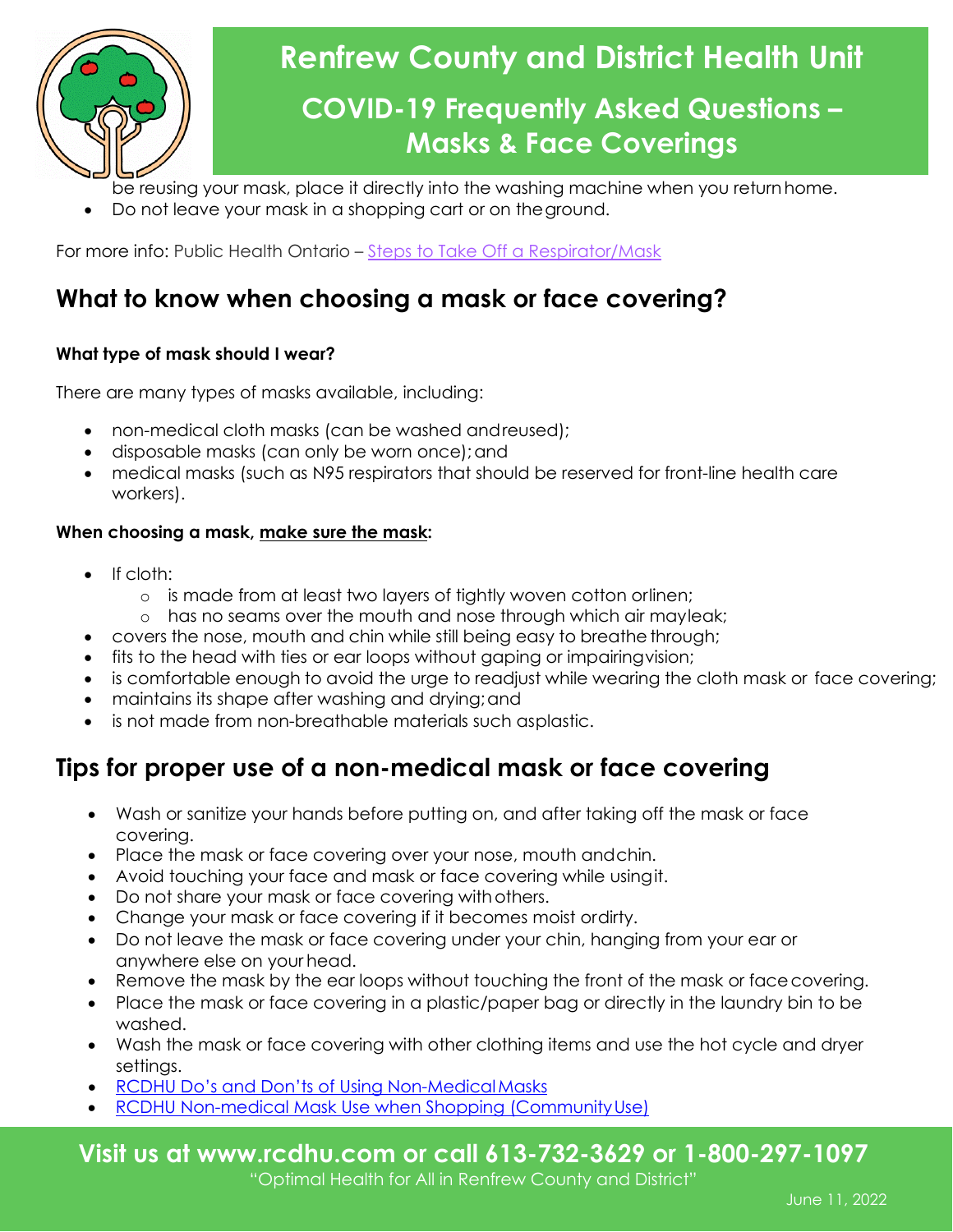

• [National Collaborating Centre for Environmental Health LaundryPoster](https://www.rcdhu.com/wp-content/uploads/2020/06/Shared-laundry-poster.pdf)

# **How do I wash, re-use, and discard a cloth mask?**

Wearing a cloth mask can increase your risk of infection if you touch your face more frequently to adjust it or if you do not wash your hands before putting it on and taking it off. All parts of a cloth mask can become contaminated by breathing or touching it with unclean hands.

Cloth masks become contaminated, especially when touched by your hands. When taking off a cloth mask, follow these steps:

- After washing your hands with soap and water or an alcohol-based hand sanitizer, remove your mask by pulling the ties or ear loops away from yourears.
- If your mask has a removable, non-reusable filter, make sure to remove and throw out the filter before machine or hand washing yourmask.
- For machine washing, put the mask directly into the washing machine or in a bag that can be emptied into the washing machine. Throw out the bag after you have used it to store your mask. If the bag is washable you can wash it with your mask. Wash your hands again with soap and water or an alcohol-based hand sanitizer after handling yourmask.
- Wash the masks with other laundry using a hot watercycle.
- For hand washing, use laundry detergent and water as hot as you can stand, then dry thoroughly.
- When discarding damaged or worn out masks, drop them in a lined garbage bin.
- Do not leave any discarded masks in places where others can come in contact with them, such as shopping carts, public seats, bus stops or on theground.
- Cloth masks can be re-used throughout the day if not soiled and undamaged. With clean hands, remove the mask from your face and fold it in half so that the outer surface is inwards (so that the contaminated outer surface is not contacting anything during storage) and place it in a clean, sealable bag until ready to use again the sameday.
- Disposable masks should not be washed, reused orrecycled.

# **Can a face shield be used as a substitute or a replacement for a mask?**

A face shield is **not** a substitute for wearing a face mask as it does not filter respiratory droplets. A face shield may provide additional protection for the wearer against droplets expelled from another person; however, these droplets may still be inhaled around the shield. Respiratory droplets expelled by the **wearer** may escape around the sides of the face shield, therefore providing less protection to others. If you choose to wear a face shield, we recommend - if possible - to wear it in addition to a properly fitted cloth mask.

**Visit us at [www.rcdhu.com](http://www.rcdhu.com/) or call 613-732-3629 or 1-800-297-1097** "Optimal Health for All in Renfrew County and District"

June 11, 2022